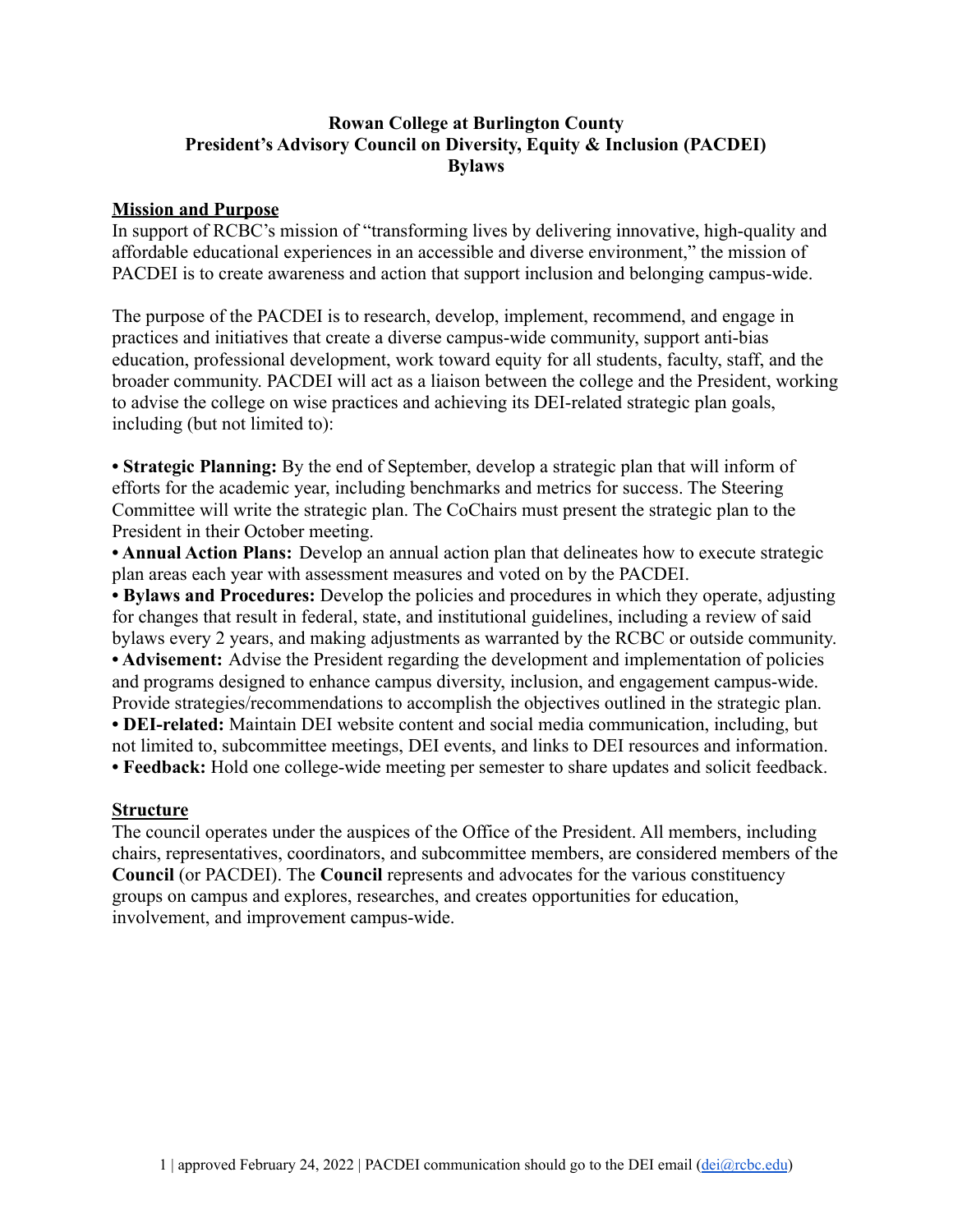The President's Advisory Council for Diversity, Equity, and Inclusion (All members)



The PACDEI **CoChairs** are responsible for communicating the ideas and advice of the Council to the President and relevant parties and following the agenda set by the Steering Committee.

The **Coordinator** supports the Council in its mission and regularly meets and works with the PACDEI CoChairs.

The **Steering Committee** consists of representatives from the college senates and subcommittee chairs. The **Steering Committee** supports the Council's initiatives, creates and enacts plans for meaningful change, and directs the CoChair's agenda for their meetings with the President.

# **Terms, Elections, and Members**

A. **Terms**: All positions serve a baseline term of 1-year with right of first refusal for a second 1-year term, starting in the Fall Semester unless otherwise stated. After serving two consecutive 1-year terms, the person filling the role must step back from leadership duties for at least 1-year but can serve as a member. Exceptions can be made with Council and President approval.

B. **Elections:** The Coordinator will send out updated bylaws to the campus community every April, highlighting open positions. A volunteer/interest form will be sent out to fill the positions of: Faculty CoChair, Admin/Staff CoChair, Community Representative, and At-Large Member. If multiple candidates volunteer for the same position, a ballot will fill these positions.

Subcommittees are responsible for the election of chairs within their membership. Each position should be filled by a separate member (i.e., members should not fill both a Cochair and a representative position but may do so at the committee's approval and the President's approval).

The various Senates and Subcommittees are responsible for nominating their next representatives by the end of their final meeting for the academic year.

C. **Members:** (*\*This position will be filled on a volunteer basis. If multiple candidates are interested in serving, their names will be put to a college-wide ballot.) (\*\*Communicate between*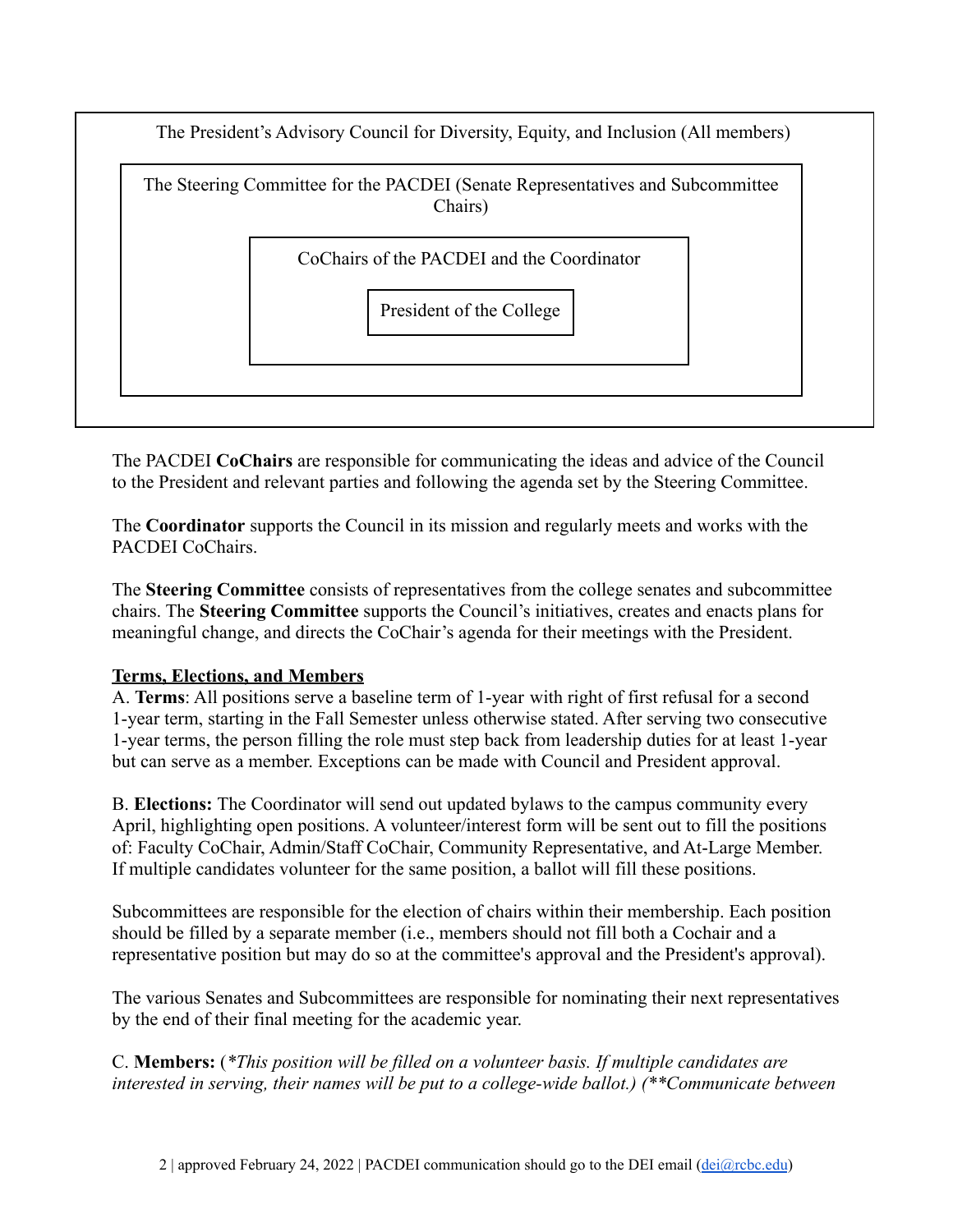*their constituency groups, elevate the concerns raised, and find solutions in conjunction with the PAC and the college community.)*

- **PACDEI Faculty CoChair***\** Serves as a voice for faculty members/students
- **PACDEI Staff/Admin CoChair***\** (Serving a baseline term of 1-year with right of first refusal for a second 1-year term, starting in the Spring Semester) Serves as a voice for staff/students
- **DEI Coordinator** (paid full-time position, standing member as long as position exists)
- **PACDEI Faculty Senate Representative\*\*** (Appointed by Faculty Senate) This member will regularly attend Faculty Senate meetings and is the liaison between Faculty Senate and PACDEI. This member does not need to be a Senate Officer. Instead, they only need to be empowered to forward concerns raised in the Senate to the PACDEI. Additionally, they do not need to provide regular reports back to the Senate, all noteworthy reports can be added as agenda items
- **PACDEI Student Government Representative\*\*** (Appointed by SGA) This member will regularly attend SGA meetings and is the liaison between SGA and PACDEI. This member does not need to be a Senate Officer. Instead, they only need to be empowered to forward concerns raised in the Senate to the PACDEI. Additionally, they do not need to provide regular reports back to the Senate, all noteworthy reports can be added as agenda items
- **● PACDEI All-College Senate Representative** (Appointed by All-College Senate) This member will regularly attend All-College Senate meetings and is the liaison between the All-College Senate and PACDEI. This member does not need to be a Senate Officer. Instead, they only need to be empowered to forward concerns raised in the Senate to the PACDEI. Additionally, they do not need to provide regular reports back to the Senate, all noteworthy reports can be added as agenda items
- **PACDEI Administrative Senate Representative** (Appointed by Administrative Senate) This member will regularly attend Administrative Senate meetings and is the liaison between the Administrative Senate and PACDEI. This member does not need to be a Senate Officer. Instead, they only need to be empowered to forward concerns raised in the Senate to the PACDEI. Additionally, they do not need to provide regular reports back to the Senate, all noteworthy reports can be added as agenda items
- **PACDEI At-Large Member***\** This member works to represent various interests of the RCBC community
- **Optional, Ex officio: PACDEI Community Member** (This position will be filled on a volunteer basis, as determined by the interests and needs of the Burlington County Community)